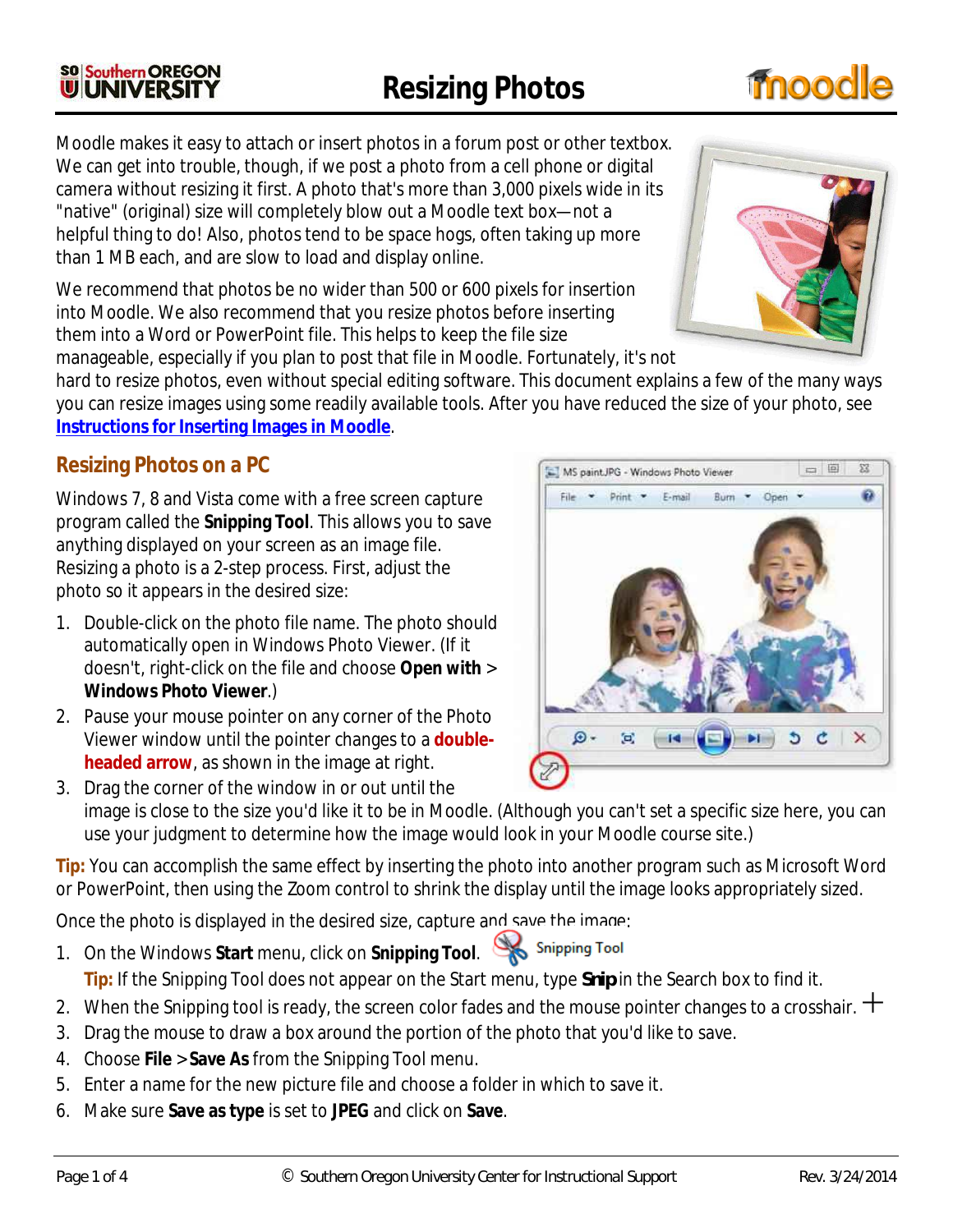## **Resizing Photos on a Mac**

The Preview application allows you to resize and save photos directly.

- 1. Double-click on a photo file. It should open automatically in Preview. (If it doesn't, Ctrl+Click or right-click on the file and choose **Open With** > **Preview**.)
- 2. If you are using Preview version 6 or later, select **File** > **Duplicate** from the Preview menu to help prevent the likelihood of overwriting your original. (If you don't see the Duplicate option on the menu, you are using an earlier version of Preview and can safely skip this step.)
- 3. Select **Tools** > **Adjust Size…** from the Preview menu.
- 4. In the **Image Dimensions** screen (see right), select **pixels** for the **Width and Height measurement** and enter a Width of **500** pixels or less. The Height will adjust automatically.
- 5. Set the **Resolution** to 72, check both boxes directly below, then click on **OK** to save the changes.

**Note**: If the image now looks too small, you might not be viewing the image at 100% magnification. Select **View** > **Actual Size** from the Preview menu to see how large the image really is.

- 6. If desired, select **Tools** > **Adjust Color…** to make changes in brightness, tint, sharpness, etc.
- 7. Select **File** > **Save As…** or **File** > **Save** and choose a location and name for your resized image.

### **Using PowerPoint to Resize Photos**

Microsoft PowerPoint is available on all SOU computers. This program provides some easy ways to reduce the file size of a photo taken with your cell phone or digital camera.

#### **Resizing a Photo Using PowerPoint 2010 (PC)**

- 1. Start a new blank PowerPoint file. Click on **Insert** > **Picture**, and browse for your photo. Double-click on the image to insert it.
- 2. To resize the photo, drag one of its corner handles. To perform other formatting functions (such as cropping, rotating or enhancing contrast, use the tools in the **Picture Tools** > **Format** tab. This tab appears automatically when a picture is inserted. If it doesn't, click on the picture to display the formatting tools.
- 3. Carefully right-click on the photo and make sure that the **Picture Format** shortcut menu (shown at right) appears. Note that even the slightest movement on the mouse will cause a Move or Copy menu to appear instead. If that happens, cancel and try again, making sure you keep the mouse steady.
- 4. Choose **Save as Picture…** from the menu.
- 5. Enter a file name and choose a folder location.
- 6. From the *Save as type* drop-down menu, select **JPEG File Interchange Format**.
- 7. Click on **Save**.



| <b>Image Dimensions</b> |                      |                     |  |
|-------------------------|----------------------|---------------------|--|
| Fit into:               | Custom               | pixels              |  |
| <b>Width: 500</b>       |                      | pixels<br>٠         |  |
| Height:                 | 488                  |                     |  |
| <b>Resolution:</b>      | 172                  | pixels/inch<br>÷    |  |
|                         | Scale proportionally |                     |  |
|                         | Resample image       |                     |  |
| <b>Resulting Size</b>   |                      |                     |  |
| 100 percent             |                      |                     |  |
| 9 KB (was 9 KB)         |                      |                     |  |
|                         |                      | OK<br><b>Cancel</b> |  |

| ¥  | Cut                   |   |  |
|----|-----------------------|---|--|
| Ee | Copy                  |   |  |
| ۴. | <b>Paste Options:</b> |   |  |
|    | k<br>e)               |   |  |
| Ą, | Change Picture        |   |  |
| ħ  | Group                 | Þ |  |
| ۹, | <b>Bring to Front</b> | ь |  |
| ٩. | Send to Back          | Þ |  |
| S. | Hyperlink             |   |  |
|    | Save as Picture       |   |  |
| ₫Ţ | Size and Position     |   |  |
|    | Format Picture        |   |  |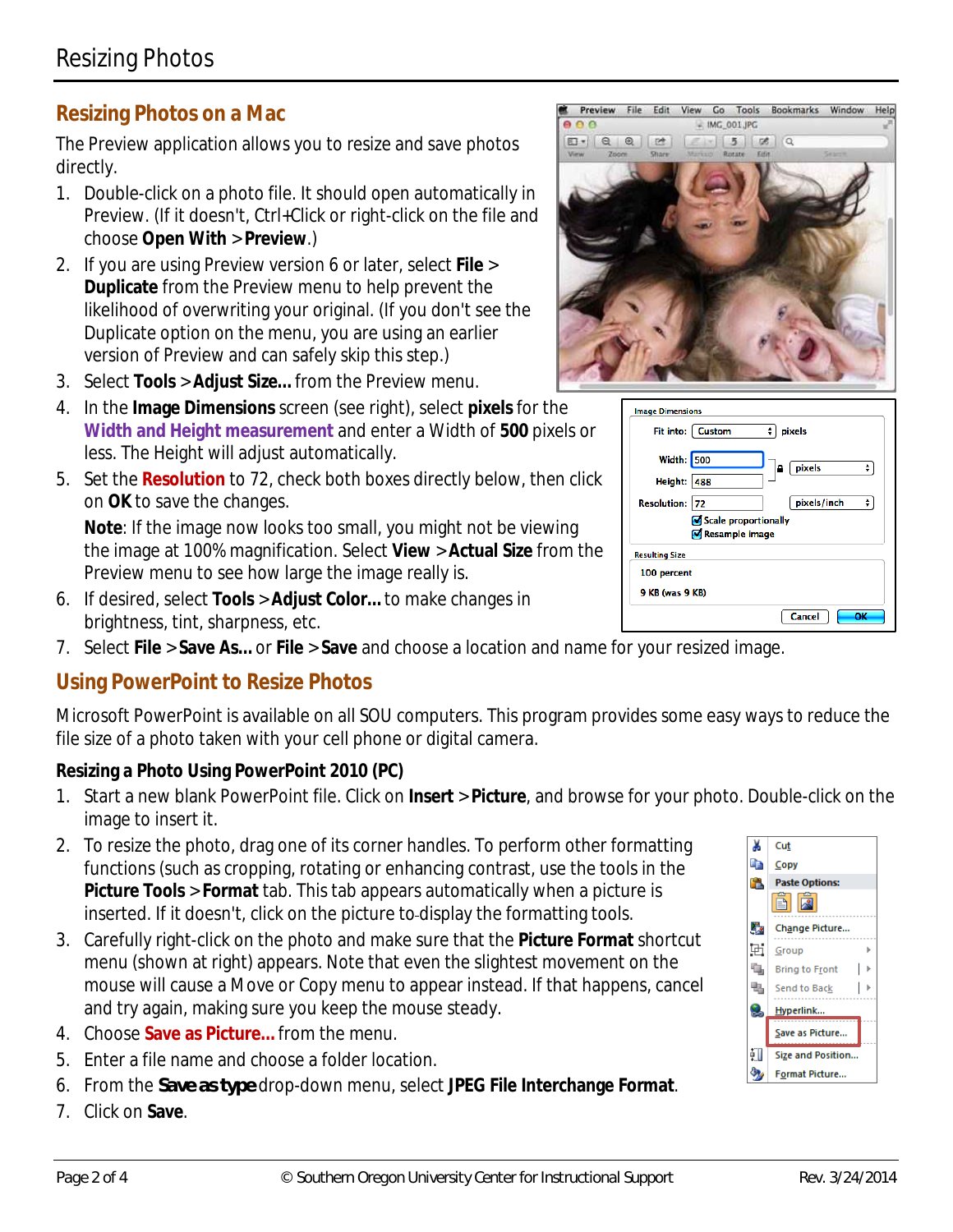#### **Resizing a Photo Using PowerPoint 2011 (Mac)**

- 1. Start a new blank PowerPoint file. Click on **Insert** > **Photo** > **Picture from File** and browse for the desired photo. Double-click on the image to insert it.
- 2. To resize the photo, drag one of its corner handles. To perform other formatting functions (such as cropping, rotating or enhancing contrast, use the tools in the **Format Picture** tab. This tab appears automatically when a picture is inserted. If it doesn't, click on the picture to display the formatting tools.
- 3. Ctrl + click on the photo and select **Save as Picture…** from the shortcut menu.
- 4. Enter a file name and choose a folder location.
- 5. From the **Format** drop-down menu, select **JPEG**.
- 6. If the "Hide extension" box is displayed, make sure it is **not** checked.
- 7. Click on **Save**.

#### **Save Text and Images**

If you wish, you can combine text with your image before you save the picture. Use the steps described above, but include the following steps before you go to Step 3.

- 1. Insert a text box and enter your text. Format the text box as desired and position it with your image.
- 2. Holding down the Shift key, click on the photo and then on the text box. Handles should appear around both objects, as shown on the illustration at right.
- 3. In the Arrange section of the **Picture Tools Format** tab, click on **Group** > **Group** to join the text box and the image.
- 4. Follow steps 3-7 above to save your new image.

### **Resize Multiple Photos**

If you have several pictures to resize, you can save multiple photos as JPEG files at one time using PowerPoint on a Mac or PC. Although the files produced with this method won't be as small as files produced with any of the methods described above, they will still be much smaller than an original photo taken with a cell phone or digital camera. Images can be further resized when posted in Moodle or inserted into a document.

- 1. Insert a photo on the first slide. If the photo does not take up the entire slide, drag on any corner to expand the image. Make sure there are no blank areas on the slide.
- 2. Create a new page for each additional photo by clicking on the drop-down arrow next to **New Slide** (on the **Home** tab) and select **Blank**.
- 3. Repeat Steps 1 and 2 until all the photos have been added (one per slide).
- 4. Choose **File** > **Save As** from the menu.
- 5. Select **JPEG** for **Save as type** (PC) or **Format** (Mac).
- 6. Enter a name and select a folder location for the set of pictures.
- 7. **PC only**: When the next prompt appears, click on **Every Slide**.

PowerPoint will save a folder containing an individual JPEG file for each slide you created. Files will be named Slide 1, Slide 2, etc., but feel free to give them more descriptive names.